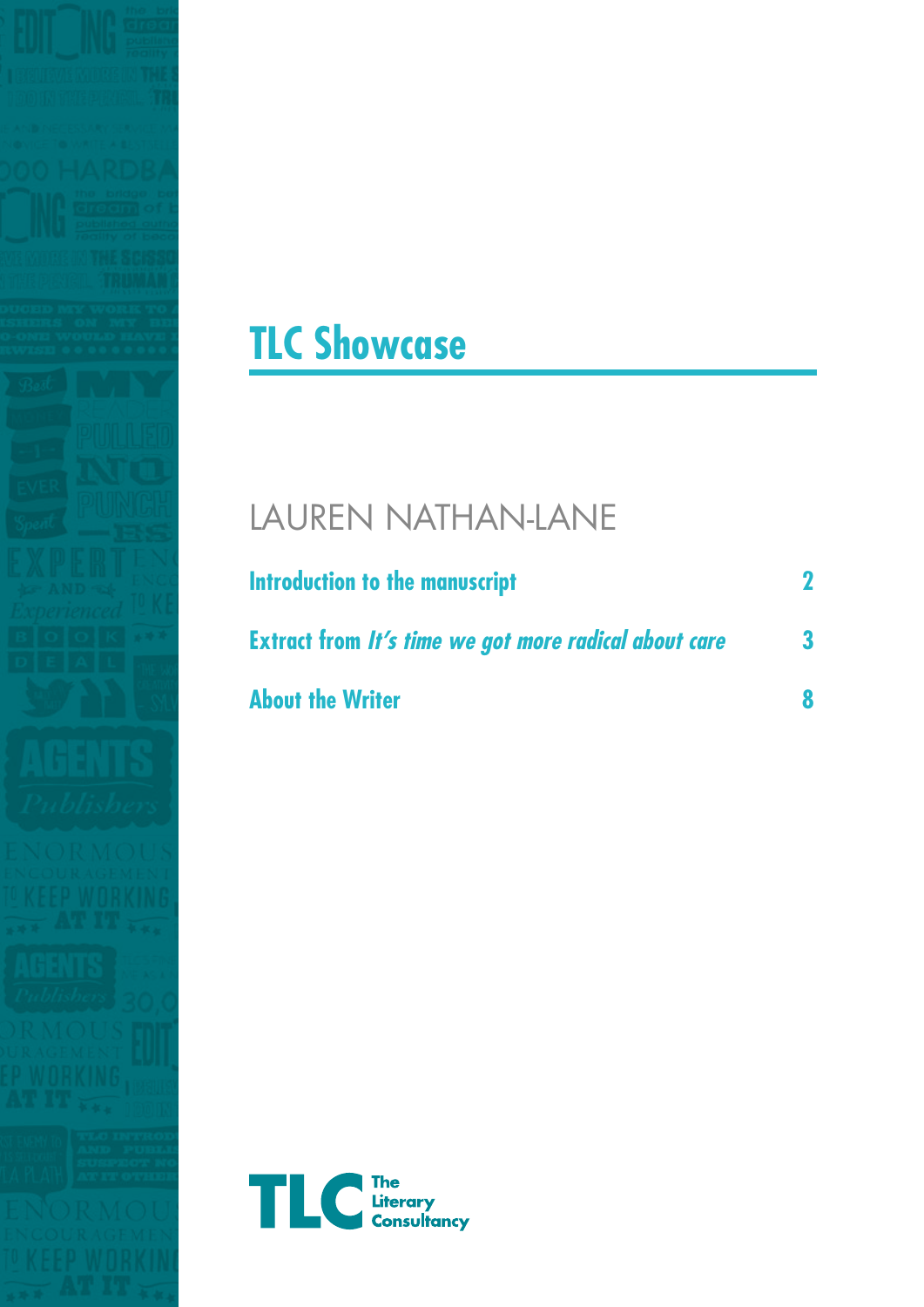## **Introduction to It's time we got more radical about care**

Lauren began writing her book at the start of the 2020 pandemic, a pandemic which has now brought millions more people unwillingly into the world of longterm illness and disability from sickness. The book is about how we live alongside illness and all its complexities. It reflects on what it's like to live in a sick body for 11+ years and the individual, structural and systemic ableism that disabled people have to face on a day to day basis. It speaks directly to those who are sick themselves, those that love them, those that long term sickness has never crossed their paths and those that want to learn more. The book explores a different topic each chapter and brings a mix of humour alongside the sometimes challenging topics and themes. Lauren writes with the main hope that those who are either new to long term illness or are long term veterans to illness, will feel an affinity and perhaps, feel less alone. This particular extract questions what self-care might look like for those who are ill or struggling in other ways. Lauren joined the TLC Chapter and Verse mentoring programme at the start of 2021 after receiving an Arts Council Funded place on their Free Reads Scheme. Over this time, she has worked closely with her brilliant and considerate editor Michelle Yaa Asantewa and attended an insightful TLC Industry Day. The mentorship has been invaluable to Lauren who has never written something so extensive before.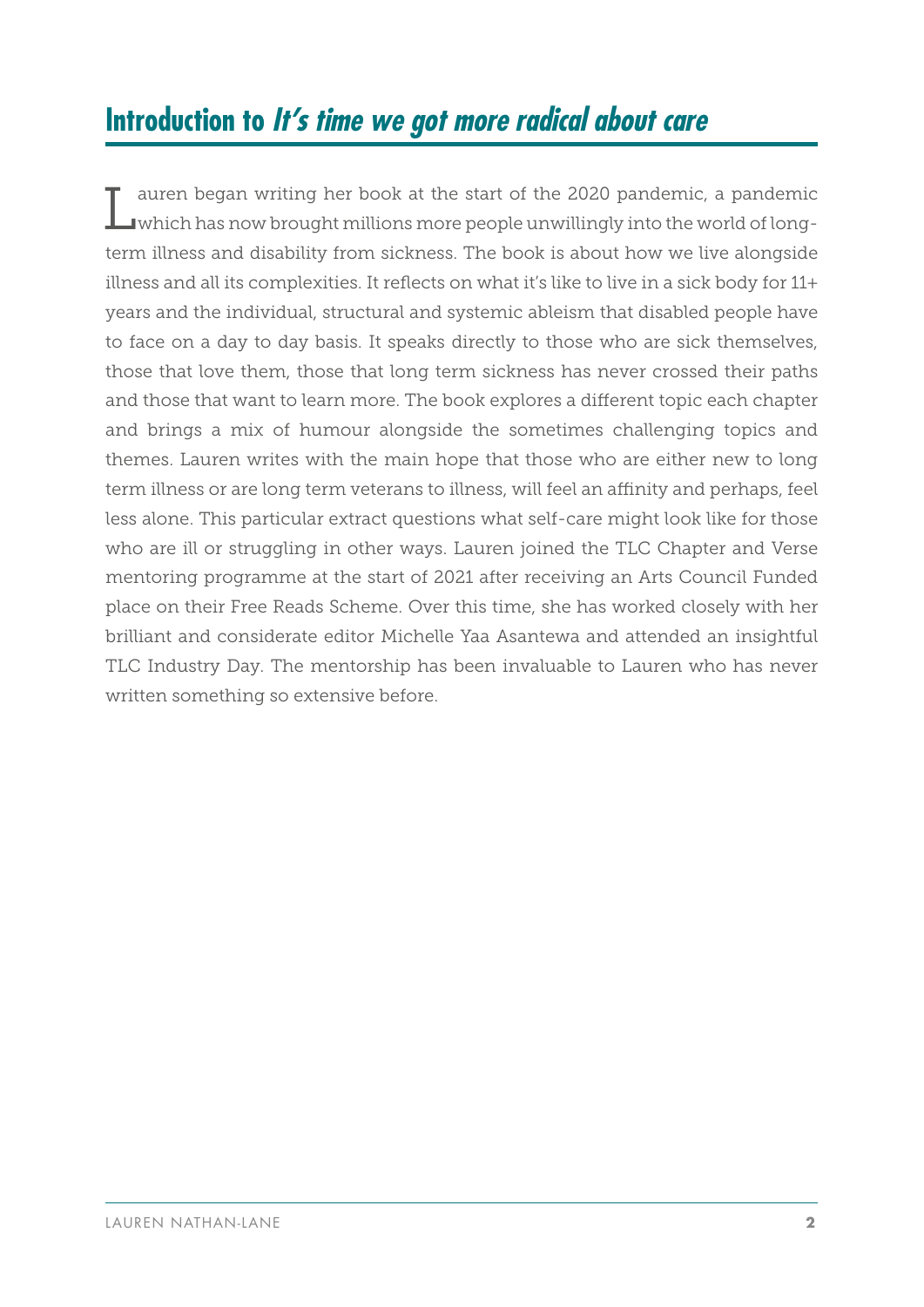## **Extract from It's time we got more radical about care by Lauren Nathan-Lane**

Self-care when you're long term sick is incredibly important but sadly the idea<br>Sof self-care seems to have been hijacked by the more toxic side of 'wellness'. In this chapter I'll discuss what self/care might look like if we move away from the expectation of always having to self/care alone and move more towards mutual aid and community care.

Somehow, over the years, self-care has been wrapped up in some shiny paper which has turned the idea of self-care into some prescribed, capitalist, green smoothie, hit the gym and spend a million pounds business. Which isn't just inaccessible to disabled people but also those on low or no incomes and many others. We shouldn't have to feel guilty about the fact we can't attain this level of self-care, just because we can't physically do it or afford it. When big corporations take on self-care, they target their campaigns to those who are able to spend money on spa treatments, those able to buy and prep daily smoothies, those able to attend Pilates and yoga retreats and gyms. But self-care is far more nuanced than a spinach smoothie and a yoga session. Without possibly realising it, these companies are being passively ablest.

Self-care for lots of disabled people is less likely to be as busy as this. Functioning day to day in a sick or disabled body is exhausting so of course we need to be compassionate to ourselves. But lots of us simply can't self/care a lot of the time. We can't always look after ourselves and our own needs which make self-care more complex. That doesn't mean though that it's not necessary for us because it very much is.

Care in all forms is important if you lead a difficult life and it's even more important if you dedicate any of your life to activism or campaigning. I and so many others use our very limited energy reserves to campaign for change for ourselves and others in challenging situations. It's essential we allow space to heal, rest and recoup before we can even start to try and change our small corner of the world. Yet we can also justifiably be angry that we are all desperately trying to self-care ourselves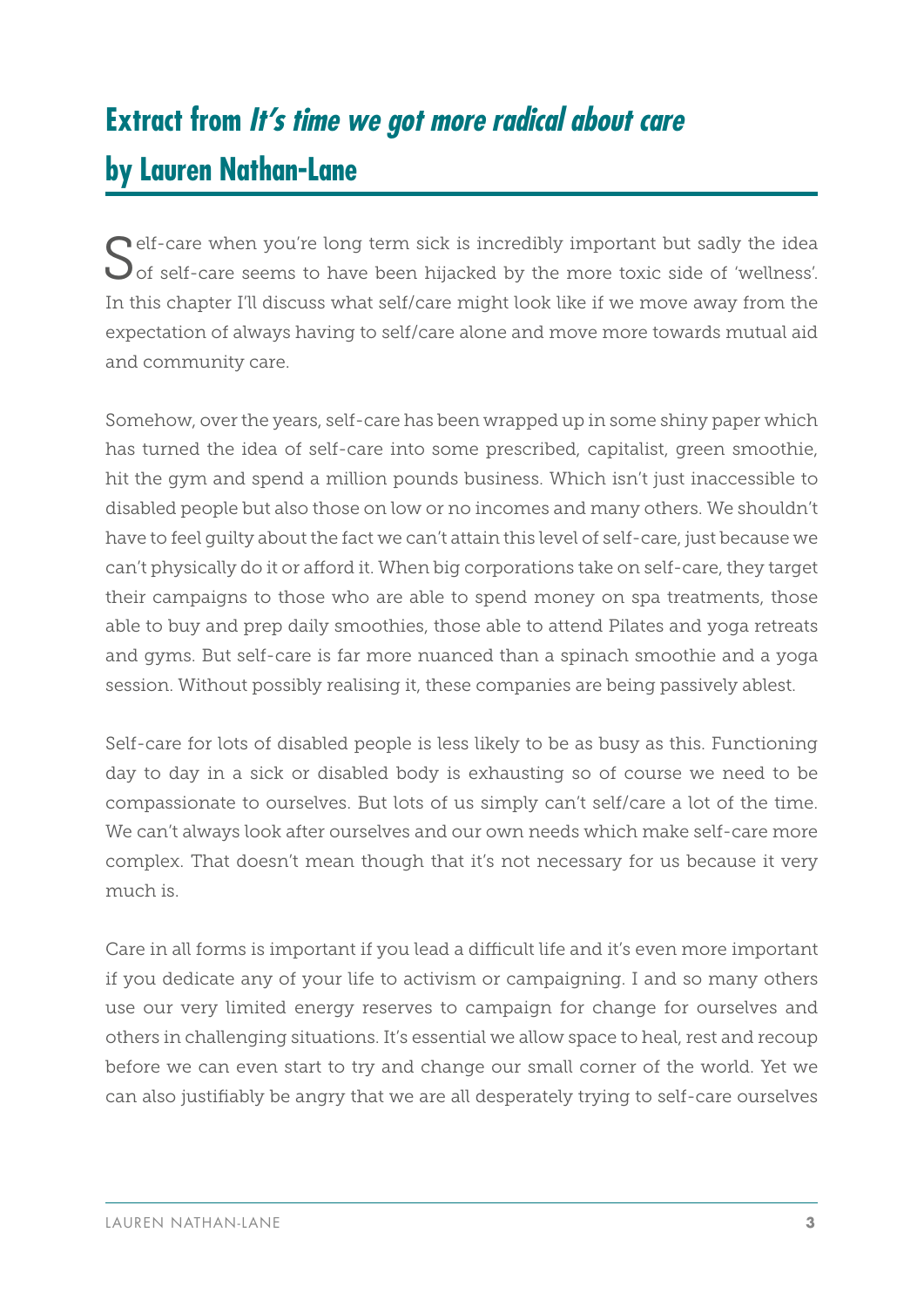out of huge systemic societal issues. There is no amount of self-care that will fix unending racism, homophobia, transphobia, sexism, ableism etc. We can't keep putting expectations on people who have experienced trauma from societal failings to simply self-care the pain away.

It goes without saying that self-care is different for everyone. For you, self-care might be remembering to ask for another prescription, making sure you bake a cake every weekend, making sure you go outside. But for me, self-care is;

- Anything that smells like lavender. Shower gel, pillow spray, soap.
- Limiting screen and social media time especially when I'm feeling bad about myself
- Telling the people around me when I am struggling
- Eating lots of fruit
- Trying to remember to refill my water bottle so I drink enough fluids
- Moisturising my face
- Buying pillows that make resting more comfy
- Being boundaried with my energy I use on different people (remembering who and what is deserving of my limited energy and who and what is not)
- Listening to guided sleep stories before bed
- Listening to funny podcasts
- And a big one- allowing people to care for me instead of always having to self/care.

There are many situations which can make caring for yourself alone practically impossible. Self-care is often sold to us as the be all and end all for mental health treatment. Especially in the UK where the mental health systems are in such a huge mess. People are told to just go away and do some self-care (by which they mean go have a cup of tea and a bubble bath) but what about those who are so physically or mentally unwell that they can't self/care? What about for those people for who self-care feels impossible? Are they not worthy just because they can't self-administer this care? Self-care takes self-labour and some people don't have the means to do that.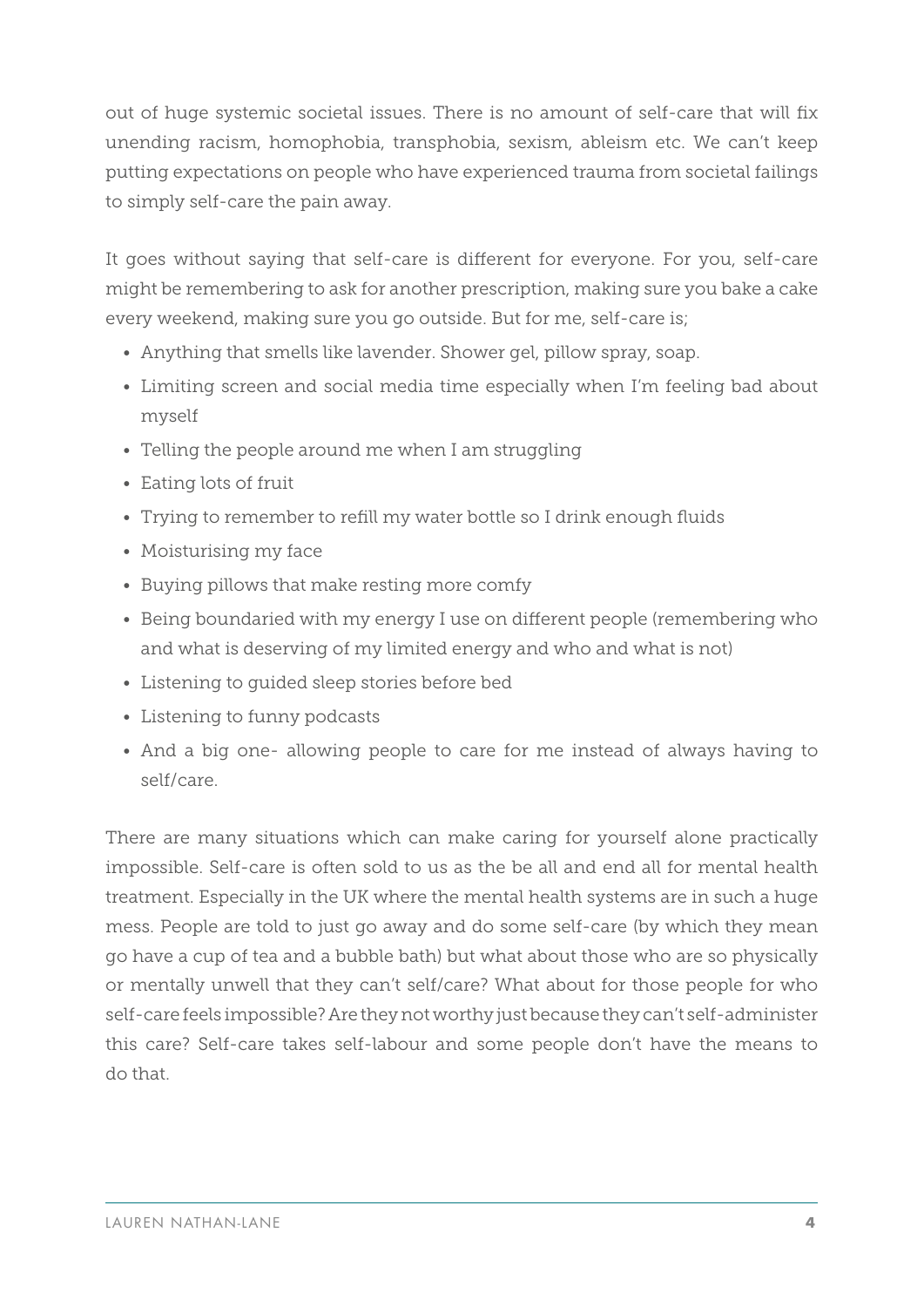We need to start rethinking how we see self-care for anyone who the traditional means doesn't work for. For lots of people, the suggestion of taking some time out to have a bath and watch some Netflix alone in bed just isn't going to cut it or isn't within their abilities physically, mentally or financially. What everyone really needs, and especially those who are subject to long-term traumatic situations is other people to help them restore.

Essentially what I am talking about is mutual aid/community care. The popularity and awareness of mutual aid groups grew massively during the covid-19 pandemic but it has historically been a huge thing especially within marginalised groups and was originally used within many indigenous communities way before the actual coining of the term 'mutual aid' in the late 19th century. A prime example of mutual aid being used on mass was during the HIV/Aids epidemic. Mutual aid is a way for communities to survive whilst also acknowledging the powers that are causing the inequalities to exist in the first place.

Yet what we really need is constant and continual community and mutual aid support and not just when there is a crisis. It's already happening every day around the world, community care is already a big part of many non-western countries, I only have to travel home to Malaysia to see that.

The disability community are already so good at community care. I think there's something about people from similar identities and lived experiences as you, wanting to use what they have available to support each other. Mutual aid/community care exists in smaller forms already such as neighbourly support (sharing left overs) and local support (community hall clothes drives). But community care needs to go further than just marginalised people supporting one another. To be successful, people need to use what resources they have available to them to care for those unable to self-care and in turn, those people might use whatever means they have to care for someone else in way that's within their means. This is what a system moving away from capitalism and ableism might start to look like. Sometimes I think of the disabled community as a huge colony of ants, we use what we have in our power to try and make the world an easier or better place for each other on an individual and systemic levels. But what if it was more than just disabled people fighting this fight (or any other marginalised group for their own community)? What if we all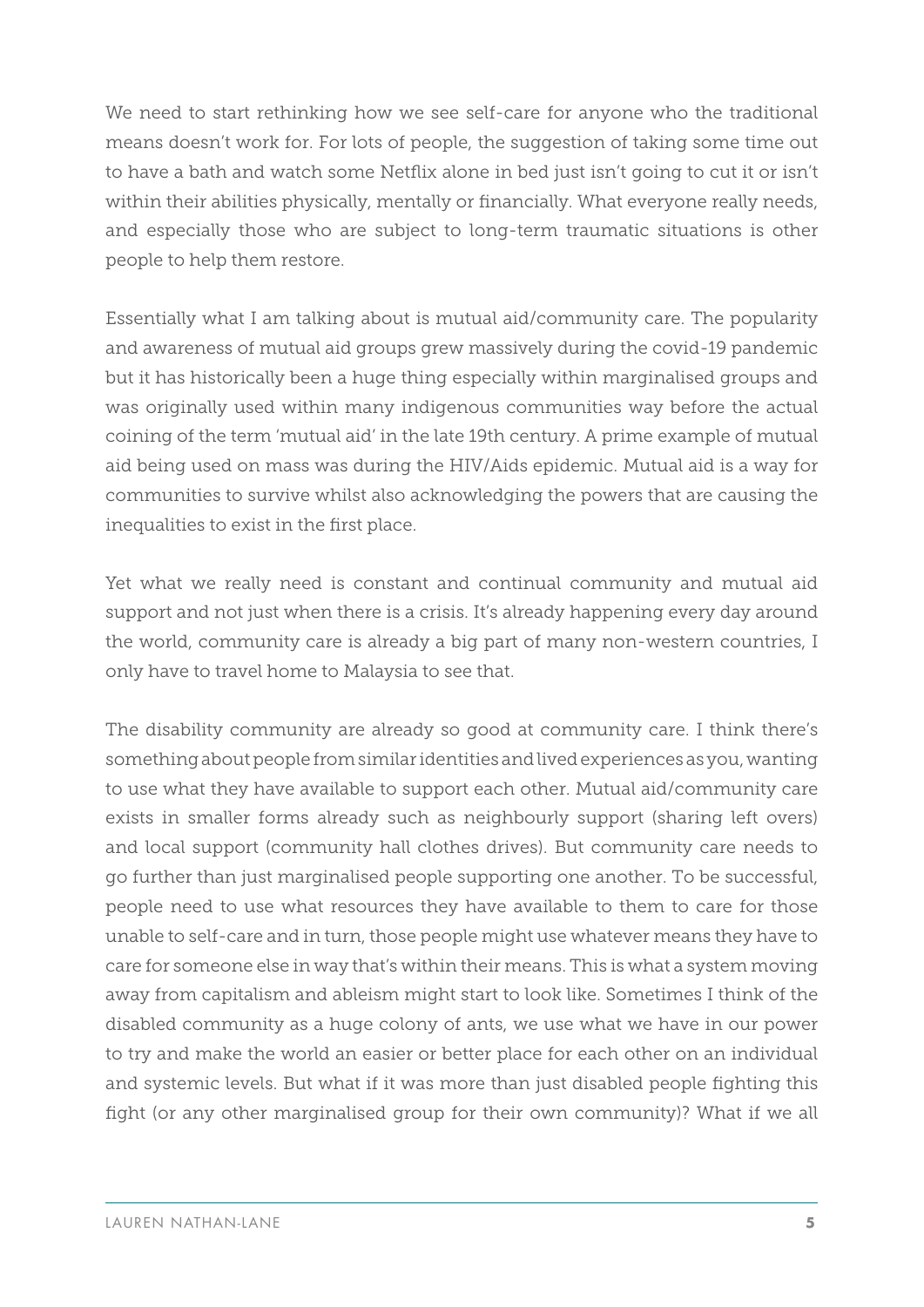recognised where we might hold power in society and use that power to mutually support each other?

The way we think about care when it comes to disability needs a huge overhaul. Currently, society views those caring and those being cared for as a one way system but this just isn't true. Society currently views disabled people as adding no value to the world yet views their carer as a selfless individual who only gives but never receives. The issues with this are multi-pronged, firstly these views feed into the idea that disabled people are helpless, worthless and useless to society. It also portrays the carer as completely independent and the care as a one way system, but that person doing the caring is also reliant on others in some way and maybe even reliant on the disabled person themselves. Every single person is interdependent to other people in some way. For me, I need to sometimes be cared for physically by the people around me, I need help with cooking and cleaning and sometimes help with my mobility e.g. getting myself from bed to the bathroom. Lots of disabled people need round the clock physical care. But just because some of us need physical care support, it doesn't mean we don't also mutually support others. We might offer a listening ear to someone or be doing online activism. We might sit with the person giving the physical care and offer them some emotional care.

Independence is a myth. In some situations we are the care giver and in others we are the care receiver. They say no person is an island and it's true. We care for each other all the time even in small ways.

But imagine this; A community all living together, people from all backgrounds, with different needs and different skill sets. And we all utilise these skills to improve other people's lives without an expectation that that person will give back in the same way or at all. But knowing that that person is contributing back into the community in the way that keeps it moving and is appropriate for them. Some people are the physical carers (your gardeners, your cooks, your cleaners, your personal care support, your financial support aids). Some people are your emotional carers (your listeners, your activists, your shoulders to cry on, your child carers, your person you sit with in silence for company, your hand holders). Some people might be your creatives (your artists, writers, poets, painters, dancers, singers, knitters). We all work together and weave in and out roles to keep our community running but nobody judges how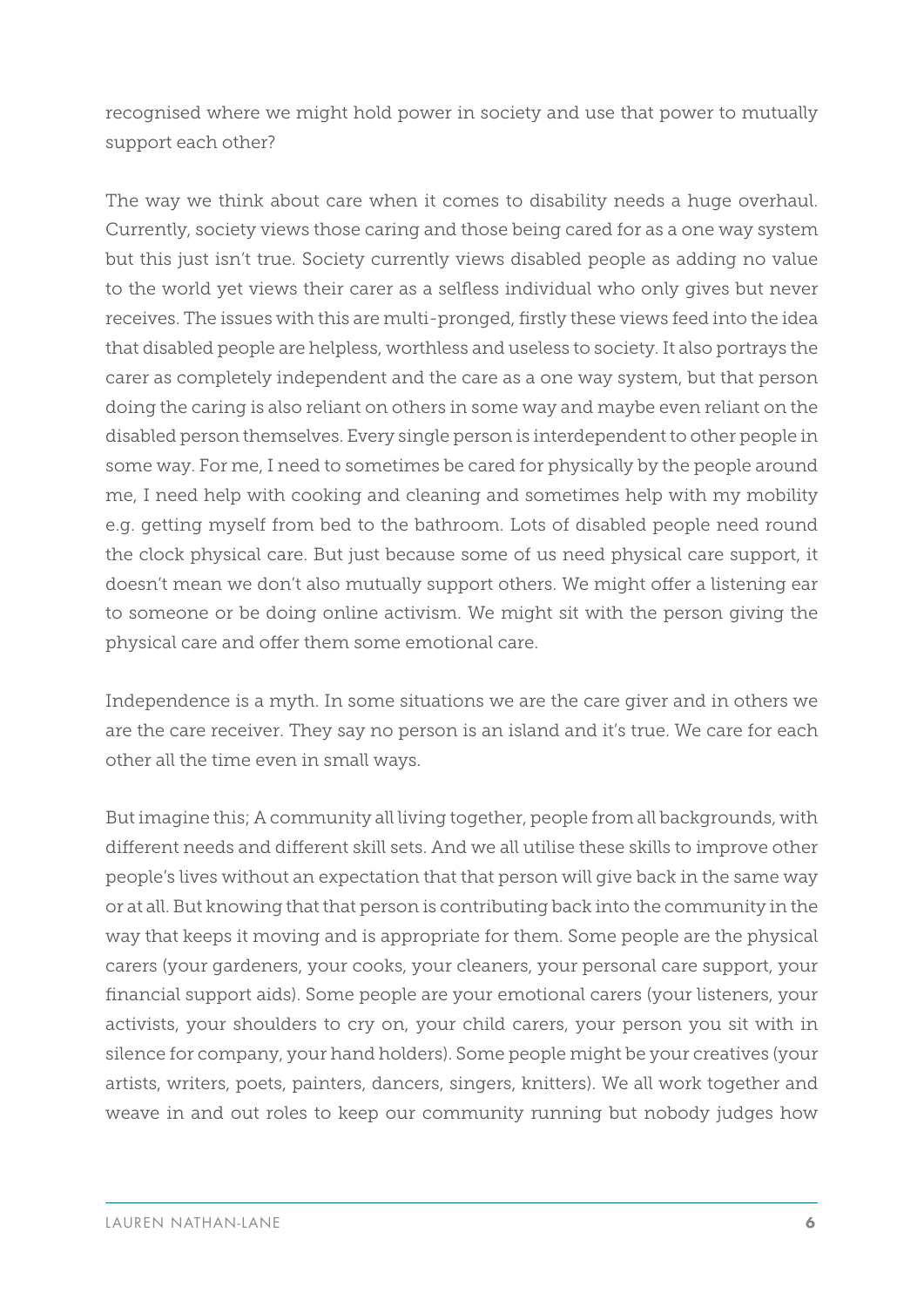much or little each gives and we all give in a way that is accessible to us. On some days, we may give a lot, and on other days, we may just rest and that's ok because we acknowledge that without rest, we can't keep the community moving forward.

I know this sounds totally idyllic and not possible but actually, concepts like this do already exist especially within more marginalised communities. If instead of the worlds focus being on money and punitive punishment for those struggling, and focused instead on care for each other, the planet and nature, imagine how different we might all feel.

For me, mutual aid and community care is the way we'll start to dismantle such an ablest world.